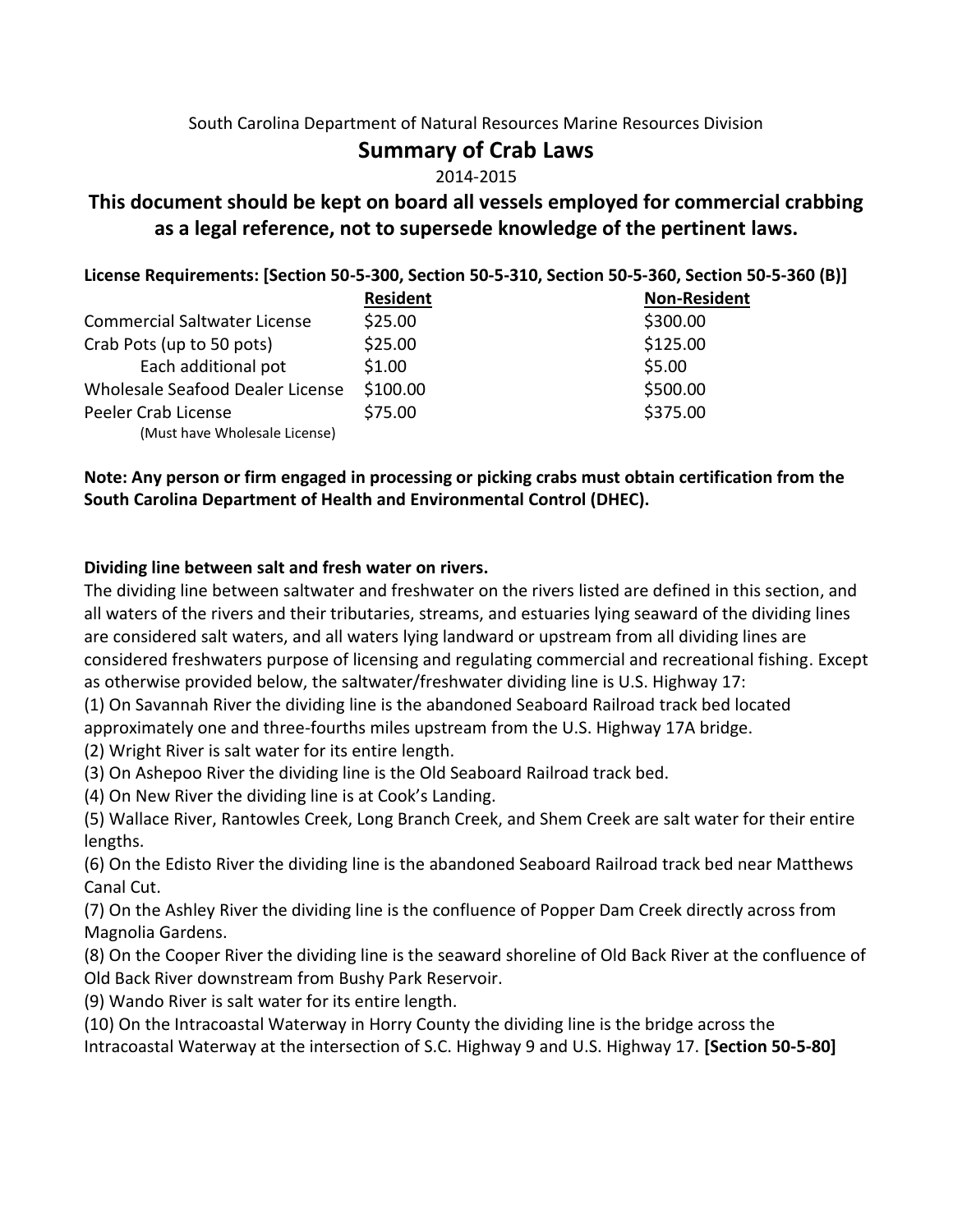#### **Unlawful activities affecting others; penalty.**

It is unlawful:

(1) to remove, willingly damage, or interfere with any fishing equipment belonging to another;

(2) to remove the catch without possessing written permission of the owner of the equipment, except channel nets must be operated only by the licensee; or

(3) to willingly interfere with or impede lawful fishing activity. **[Section 50-5-105 (A)]**

## **Commercial equipment licenses and fees; specification of vessel on which used; tagging of equipment; penalties.**

No person may hold or apply for more than one trap license**. [Section 50-5-325 (D)]**

## **Display of licenses, permits, and vessel's identification decal; transfer of licenses; penalty.**

While exercising the privilege of a license or permit the license, operator, or permittee must display or keep on his person the license or permit, and the license or permit must be produced on demand of Department personnel or other law enforcement personnel. **[Section 50-5-350 (A)]**

Licenses and permits are not transferable; however, any licensed commercial saltwater fisherman may operate any licensed commercial equipment with written permission of the owner except:

(1) channel nets; and

(2) any commercial equipment licensed at the resident fee when the nonresident fee is greater if the operator is a non resident. **[Section 50-5-350 (B)]**

The operator and the owner of a vessel used for commercial purposes must have aboard the required commercial equipment licenses and permits and display the vessel's identification decal provided by the Department. **[Section 50-5-350 (C)]**

# **Denial of or limitations on nonresident licenses.**

The Department may deny issuance of any license or permit for commercial fishing equipment or activities to residents of any coastal state which denies the same privilege to South Carolina residents. The Department may limit the type of fishing equipment used, seasons, and areas where nonresidents may fish in accordance with comparable limitations placed upon South Carolina fisherman by the nonresident's state. **[Section 50-5-390]**

#### **Commercial crab traps; escape vent requirements; peeler trap exemption.**

Except as provided in this section, from June 1 through March 14, a trap used for taking blue crab used for commercial purposes must have at least two unobstructed, circular escape vents (rings) which must be two and three-eighths inches or greater in inside diameter and located on vertical surfaces. At least one vent (ring) must be in the upper chamber. All vents (rings) must be within two inches of the horizontal partition or the base of the trap.

A trap used for taking blue crab constructed of a single chamber must have at least one two and three-eighths inch or larger inside diameter escape vent (ring) located on a vertical surface within two inches of the base of the trap. Peeler traps are exempt year round. **[Section 50-5-545(A)(B)]**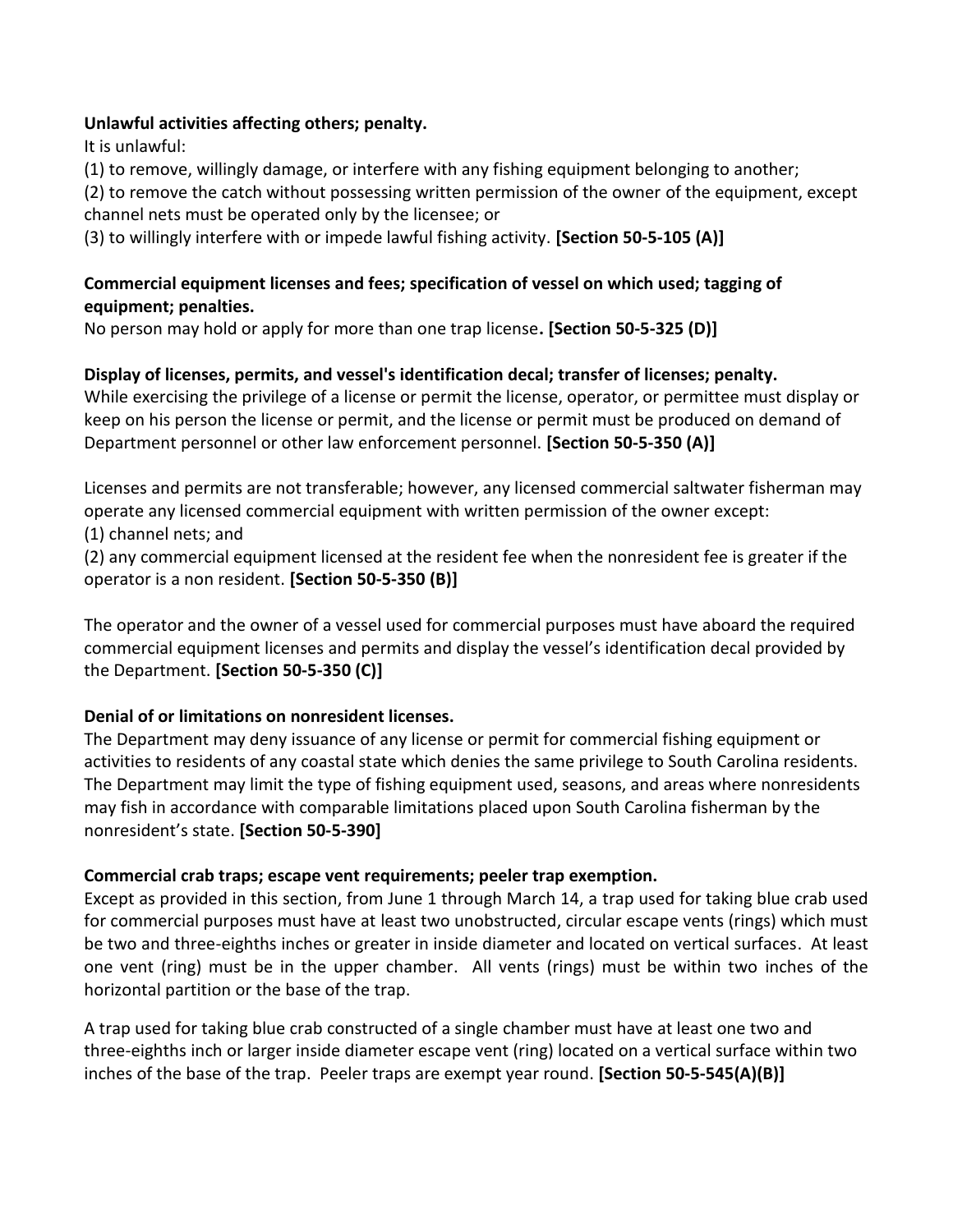## **Trap buoy size, material, catch release feature and identification tag or other identifying information requirements; seizure of unmarked traps.**

Other than minnow traps not used for a commercial purpose, and traps with lines attached to a shore based structure and not used for a commercial purpose, each trap set in the waters of this State must have attached to it a buoy made of solid, buoyant material which does not sink if punctured or if cracked. A spherical or nonspherical primary buoy must be attached to each trap. A nonspherical buoy must be at least ten inches in length and five inches in diameter or width. A spherical buoy must be at least six inches in diameter. No plastic, metal, or glass bottles or jugs may be used as a buoy, and no buoy attached may be made of a material which could sink if punctured or cracked. No floating line or rope may be used. **[Section 50-5-550 (A)]**

The Department may require that each trap set in the salt waters of this State have catch release features and identification tags designated by the Department. **[Section 50-5-550 (B)]** 

Each licensed commercial saltwater fisherman licensed to fish traps must acquire identification number assigned by the Department. The assigned identification number must be burned or branded on each primary trap buoy in numerals of at least two inches in height, must be clearly legible, must be in a color contrasting that of the buoy and must be unobstructed and visible when the buoy is at rest in the water. **[Section 50-5-550 (C)]** 

The buoy of traps used by individuals for personal use as provided by law in lieu of the identification number required on commercial traps must bear the owner name and current address and must be yellow in color. **[Section 50-5-550 (D)]** 

A trap not marked in accordance with this selection is contraband and must be seized and disposed of as provided in this chapter. **[Section 50-5-550 (E)]**

**Trap placement and attention requirements; department inspection, removal, seizure, and disposal.** No trap may be placed within six hundred feet of a public boat ramp or launching area. **[Section 50-5- 555 (A)]** 

No trap may be set so as to leave any portion of the trap dry at any stage of the tide. **[Section 50-5-555 (B)]** 

No trap may be unattended for more than five days. Without having written permission of the owner, no person may retrieve or remove catch from any trap with a buoy of which is marked with a number assigned by the Department to another person. **[Section 50-5-555 (C)]** 

No trap may be set so as to obstruct navigation in any creek or other navigable water course, access point, or mooring point. A trap determined by the Department to be in violation of this section may be removed by the Department and disposed of as provided in this chapter. **[Section 50-5-555 (D)]**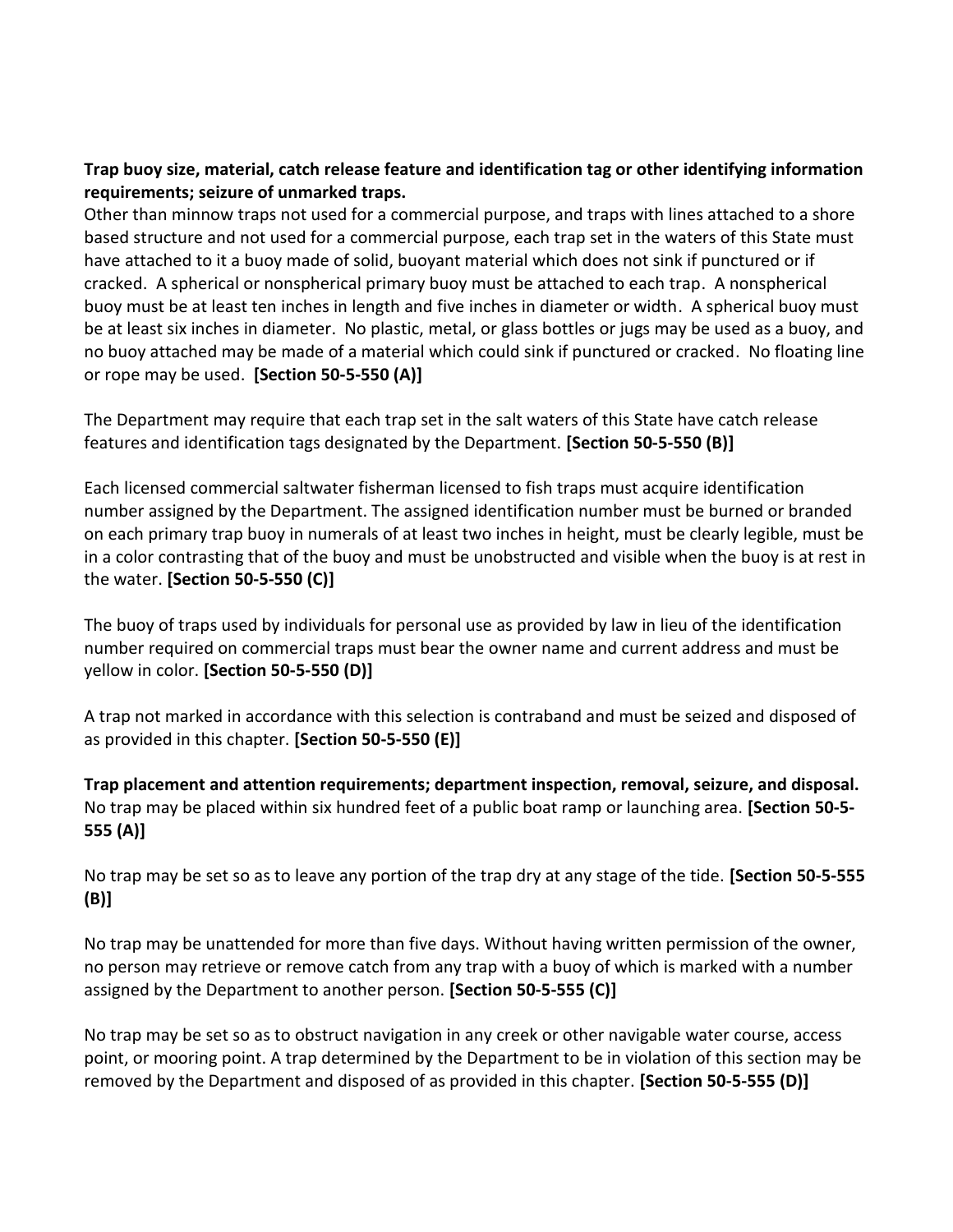The Department may inspect traps for compliance with this section at any time. If the Department finds any trap:

(1) set in violation of this section;

(2) containing excessive dead catch or only dead catch; or

(3) with buoy, line, or trap displaying excessive marine growth, the trap is contraband and must be seized and disposed of as provided in this chapter. **[Section 50-5-555 (E)]**

#### **Blue crab traps on Cooper River.**

Notwithstanding the provisions of Chapter 13 of Title 50, traps used for taking blue crabs may be fished on Cooper River upstream to the confluence of the east and west branches of Cooper River; provided that all requirements of Chapter 5 are complied with. **[Section 50-5-560]**

## **Taking of sponge crabs prohibited; import permits; penalties.**

It is unlawful for a person to take, possess, sell, or offer for sale, any crab or female crab from which the sponge has been removed. It is not unlawful to temporarily take sponge crabs incidental to lawful crabbing operations so long as the sponge crabs are returned immediately to the water without further harm. **[Section 50-5-1300 (A)]** 

The Department may grant permits to licensed wholesale seafood dealers to import and possess sponge crabs from states where taking and selling are lawful. **[Section 50-5-1300 (B)]** 

The prohibitions of subsection (A) do not apply to the importation or sale of sponge crabs by a licensed wholesale seafood dealer who holds a permit granted under this section. **[Section 50-5-1300 (C)]**

# **Blue crabs; commercial taking at night prohibited; penalties.**

Except as provided in this section, it is unlawful for a commercial saltwater fisherman licensed to set, move, fish, retrieve, or remove catch from traps which may be used to take blue crabs; or to transport aboard a vessel more than twenty-four blue crabs or parts or products thereof, during the following times:

(1) from 9:00 p.m. until 5:00 a.m. the following day, local time, from April 1 through September 15 inclusive; and

(2) from 7:00 p.m. until 6:00 a.m. the following day, local time, from September 16 through March 31 inclusive.

This prohibition does not apply to recreational fisherman using properly marked personal traps. A vessel rigged to use a licensed trawl may have blue crabs aboard at night if taken during lawful trawling activity; however, no vessel rigged for trawling may be used to set, move, retrieve, or remove catch from crab traps. **[Section 50-5-1305 (A)]**

#### **Size limitations for blue crabs; peeler crab and clam mariculture exceptions.**

Except as provided in this chapter, it is unlawful for a person to take, possess, sell or offer for sale any blue crab (Callinectes sapidus) of a size smaller than five inches measured from tip of one lateral spine across the back of the shell to the tip of the opposite lateral spine. It is not unlawful to temporarily take blue crabs of a size smaller than five inches incidental to lawful fishing operations so long as the undersized crabs are returned immediately to the water without further harm. **[Section 50-5-1310 (A)]**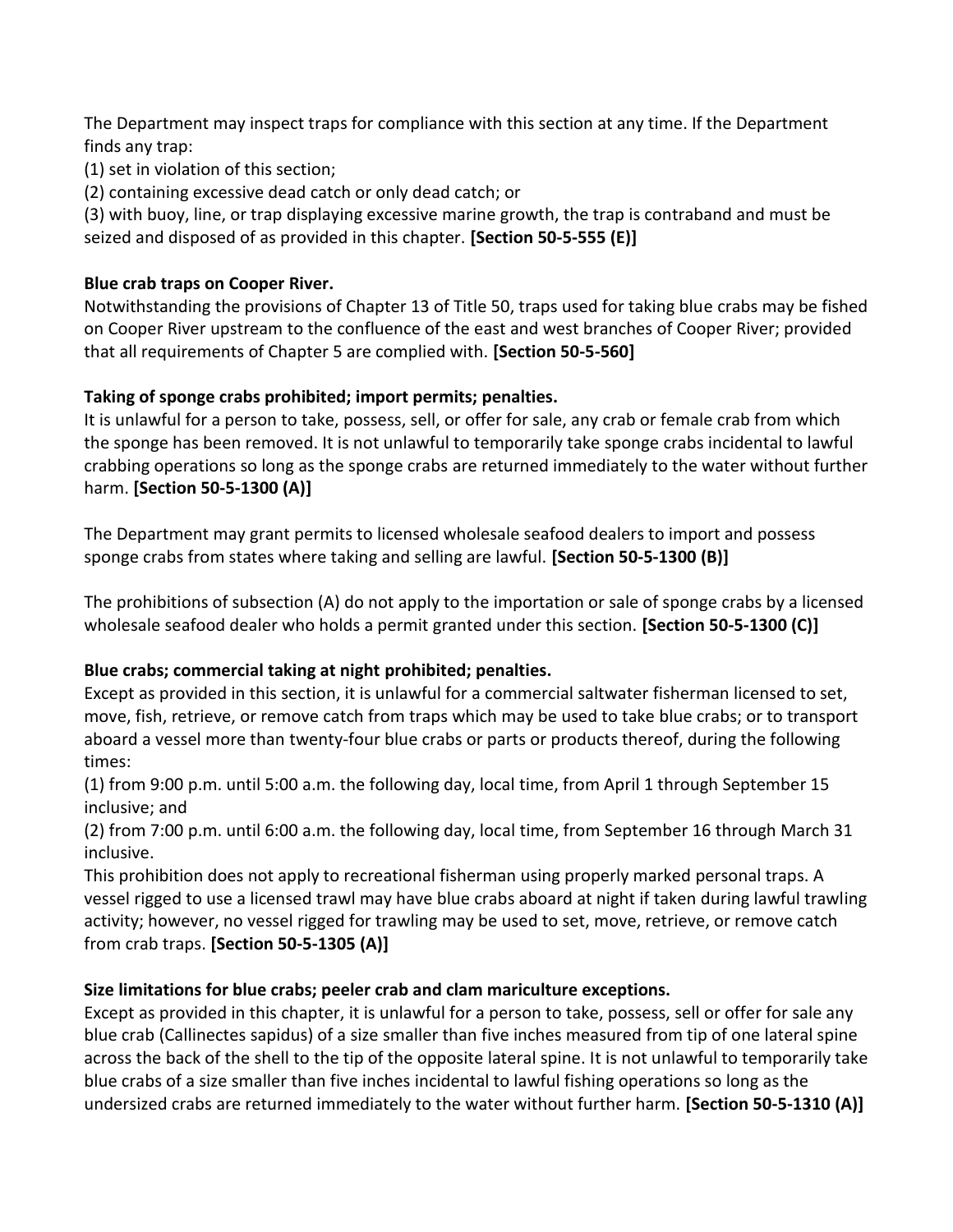Any licensed commercial saltwater fisherman licensed to harvest blue crabs may harvest or transport peeler crabs of less than five inches but must first obtain a written acknowledgement from a licensed peeler crab dealer in a form prescribed by the Department stating that the peeler crab dealer will accept peeler crabs from the licensed commercial saltwater fisherman. The acknowledgement must be dated and is not effective beyond ninety days from the date thereon. A licensed commercial saltwater fisherman must deliver undersized peeler blue crabs only to licensed peeler crab dealers from whom he has received the written acknowledgement. **[Section 50-5-1310 (B)]** 

The Department may issue permits to persons engaged in clam mariculture for the capture, temporary possession, and transport of blue crabs or stone crabs of any size. The permittee must return all captured stone crabs and sublegal blue crabs alive to water of comparable salinity. A permittee using more than two traps may retain legal size blue crabs and stone crab claws only if licensed as a commercial saltwater fisherman and licensed to use traps. **[Section 50-5-1310 (C)]**

#### **Importation of undersize blue crabs; penalties.**

It is lawful for licensed wholesale food dealers to import blue crabs of less than the minimum size specified in this article when permitted by the Department. Each shipment of imported blue crabs must have with it a bill of sale or other documentation dated no earlier than three days preceding the shipment from a licensed commercial saltwater fisherman or seafood dealer in the jurisdiction of origin verifying the crabs were lawfully taken. **[Section 50-5-1315]**

#### **Identification of vessels taking blue crabs by trap; buoy colors; penalty.**

Any vessel used in aid of taking blue crabs by trap or transporting live blue crabs by traps for commercial purposes must display crab trap identification numbers assigned by the Department as authorized in Article 5 of this chapter. The numbers must be displayed permanently and conspicuously on the outside of the hull on both the port and starboard sides of the vessel near midship. Individual letters and numerals must be no less than eight inches in height and six inches in width and of a color contrasting that of the hull. An unobstructed circle no less than eight inches in diameter, in a contrasting color must be displayed next to the trap identification number. The circle must consist of any one or two colors, other than black or yellow, which match the color or color combination utilized on the buoys of the crab traps being used. If two colors are used, each must cover one half of the circle. Colors must be such of hue and brilliance as to be easily distinguished and seen. The Department may approve and require crab fisherman to register color choices. **[Section 50-5-1320 (A)]**

#### **Stone crabs; claw size, removal and sale limitations; penalty.**

It is unlawful to take or possess a stone crab or stone crab parts except as provided herein. **[Section 50- 5-1325 (A)]** 

A stone crab having two claws may be temporarily taken for removal of the larger claw provided the larger claw is two and three-fourths inches in length or larger measured by a straight line from the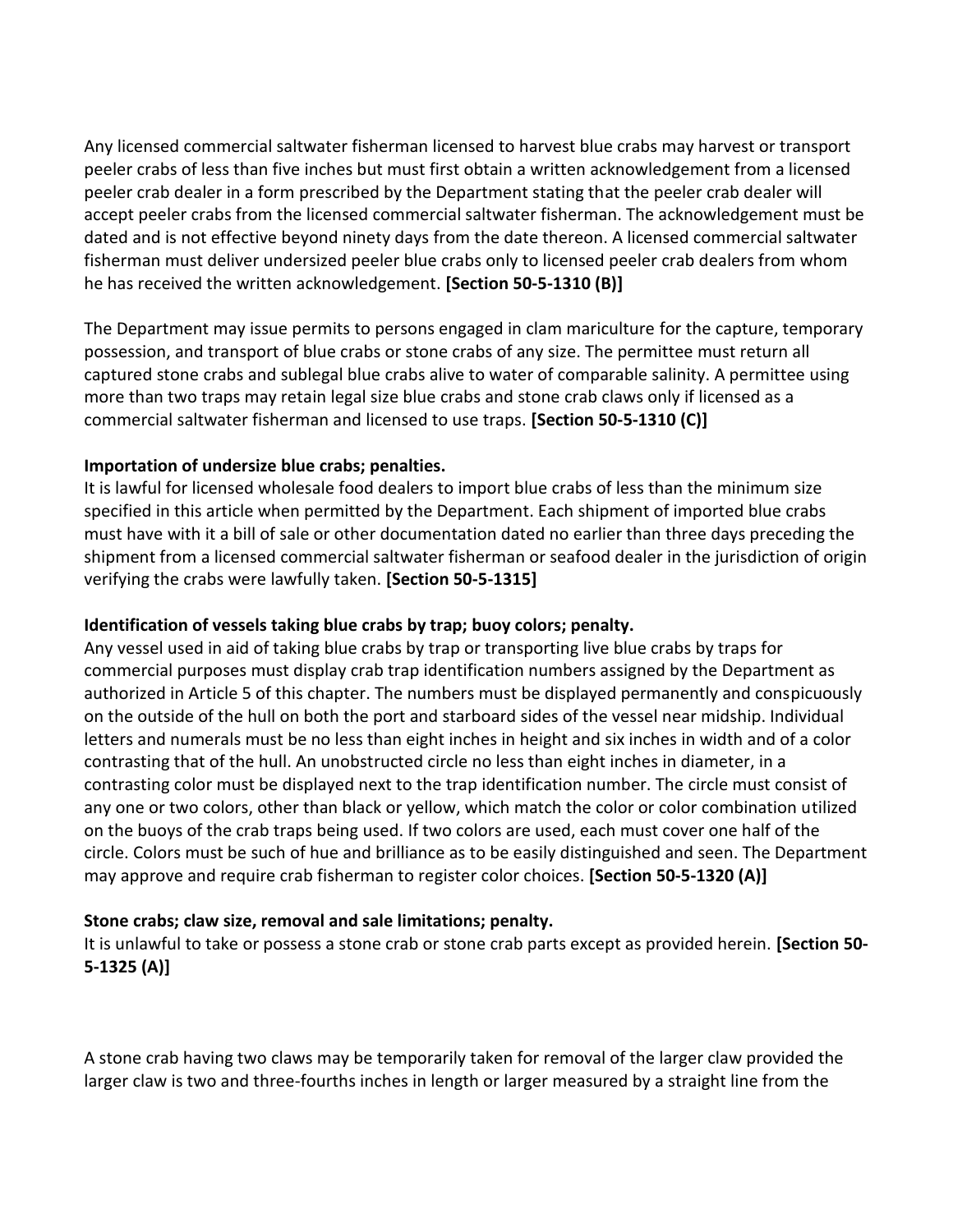elbow to the tip of the lower immovable claw finger, and the crab must be returned immediately to the water. **[Section 50-5-1325 (B)]** 

It is unlawful to possess a female stone crab bearing visible eggs or to remove visible eggs or either claw from a female stone crab bearing visible eggs. **[Section 50-5-1325 (C)]** 

It is unlawful to possess, sell, or offer for sell any stone crab claw, which has a forearm (propodus) of less than the size provided in subsection (B). **[Section 50-5-1325 (D)]**

## **Horseshoe crab permits, taking and handling requirements; penalty.**

Taking or possessing horseshoe crabs (Limulus polyphemus) is unlawful except under permit granted by the department. A permit is not required to possess a cast off or molted shell (exoskeleton) of a horseshoe crab. **[Section 50-5-1330 (A)]** 

The department may permit the taking or possession of horseshoe crabs. Permits granted under this section may include provisions as to lawful fishing areas; minimum size requirements for horseshoe crabs; mesh size and dimensions of nets and other harvesting devices; by catch requirements; fishing times or periods; catch reporting requirements; holding facilities, conditions, and periods; and other conditions the department determines. **[Section 50-5-1330 (B)]** 

Horseshoe crabs from which blood is collected for production of amebocyte lysate may be held in facilities approved by the department and must be handled so as to minimize injury to the crab. Horseshoe crabs collected in this State must be returned unharmed to state waters of comparable salinity and water quality as soon as possible after bleeding unless subsequent retention is permitted. **[Section 50-5-1330 (C)]** 

The taking of horseshoe crabs incidentally during legal fishing operations does not violate this section if the crabs are returned immediately to the water unharmed. **[Section 50-5-1330 (D)]** 

No horseshoe crab collected in South Carolina may be removed from this State. **[Section 50-5-1330 (F)]**

#### **Use of blue crab traps in certain locations.**

It is unlawful to set a trap used for taking blue crab for commercial purposes within these waters of the State: (1) Pawley's Island Creek and Midway Creek on Pawley's Island in Georgetown County;

(2) one hundred fifty feet of the mean low tide watermark on Atlantic Ocean shoreline of Pawley's Island in Georgetown County;

(3) DeBordieu Creek and its tributaries and distributaries above the entrance to Bass Hole Creek and seaward of the causeways of Luvan Boulevard in Georgetown County;

(4) the Sampit River above a line connecting the point on the eastern shoreline of Sampit River at its confluence with Winyah Bay at latitude 33° 21.08' N, longitude 79° 16.71' W and the point on the western shoreline of Winyah Bay generally south of its confluence with Sampit River at latitude 33° 20.68' N, longitude 79° 16.90' W in Georgetown County; and